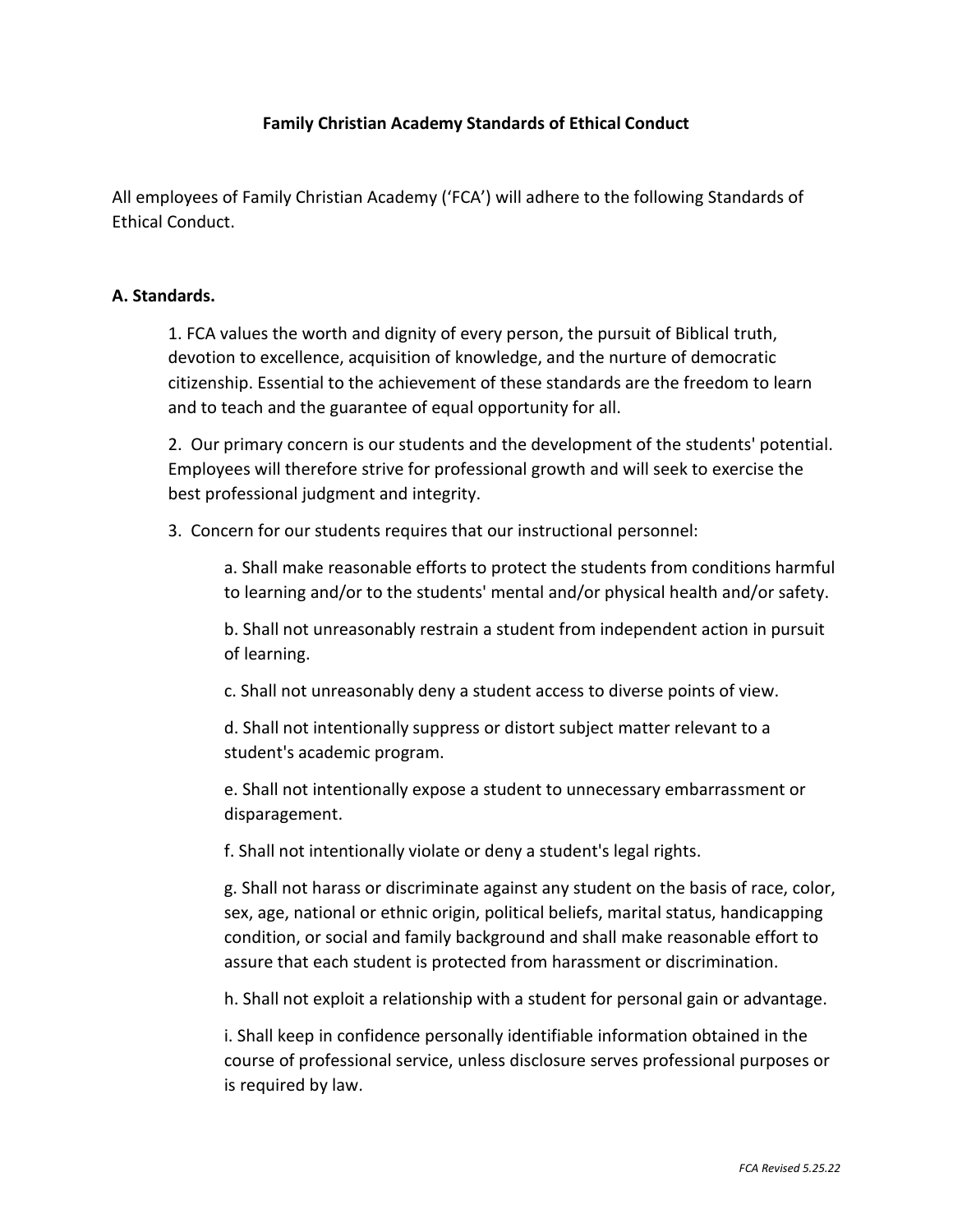4. Aware of the importance of maintaining the respect and confidence of colleagues, of students, of parents, and of the community, employees of FCA must display the highest degree of ethical conduct. This commitment requires that our employees:

a. Shall maintain honesty in all professional dealings.

b. Shall not on the basis of race, color, sex, age, national or ethnic origin, political beliefs, marital status, handicapping condition if otherwise qualified, or social and family background deny to a colleague professional benefits or advantages or participation in any professional organization.

c. Shall not interfere with a colleague's exercise of political or civil rights and responsibilities.

d. Shall not engage in harassment or discriminatory conduct which unreasonably interferes with an individual's performance of professional or work responsibilities or with the orderly processes of education or which creates a hostile, intimidating, abusive, offensive, or oppressive environment; and, further, shall make reasonable effort to assure that each individual is protected from such harassment or discrimination.

e. Shall not make malicious or intentionally false statements about a colleague.

## **B. Training Requirement.**

All employees, educational support, instructional personnel and administrators are required as a condition of employment to complete training on these standards of ethical conduct.

## **C. Disqualification from Employment.**

All employees are subject to the criminal background process. The School will perform criminal background checks (including fingerprinting checks) on all new employees at the time of hire. For existing employees, the School will periodically update the criminal background check. The School will determine, in its discretion, whether the employee's background makes him/her fit for employment or continued employment. All employees must report any arrests or changes to their criminal background to the Head of School's office within 24 hours of the occurrence so that the School can determine whether the employee's status should change. Failure to do so may result in termination of employment.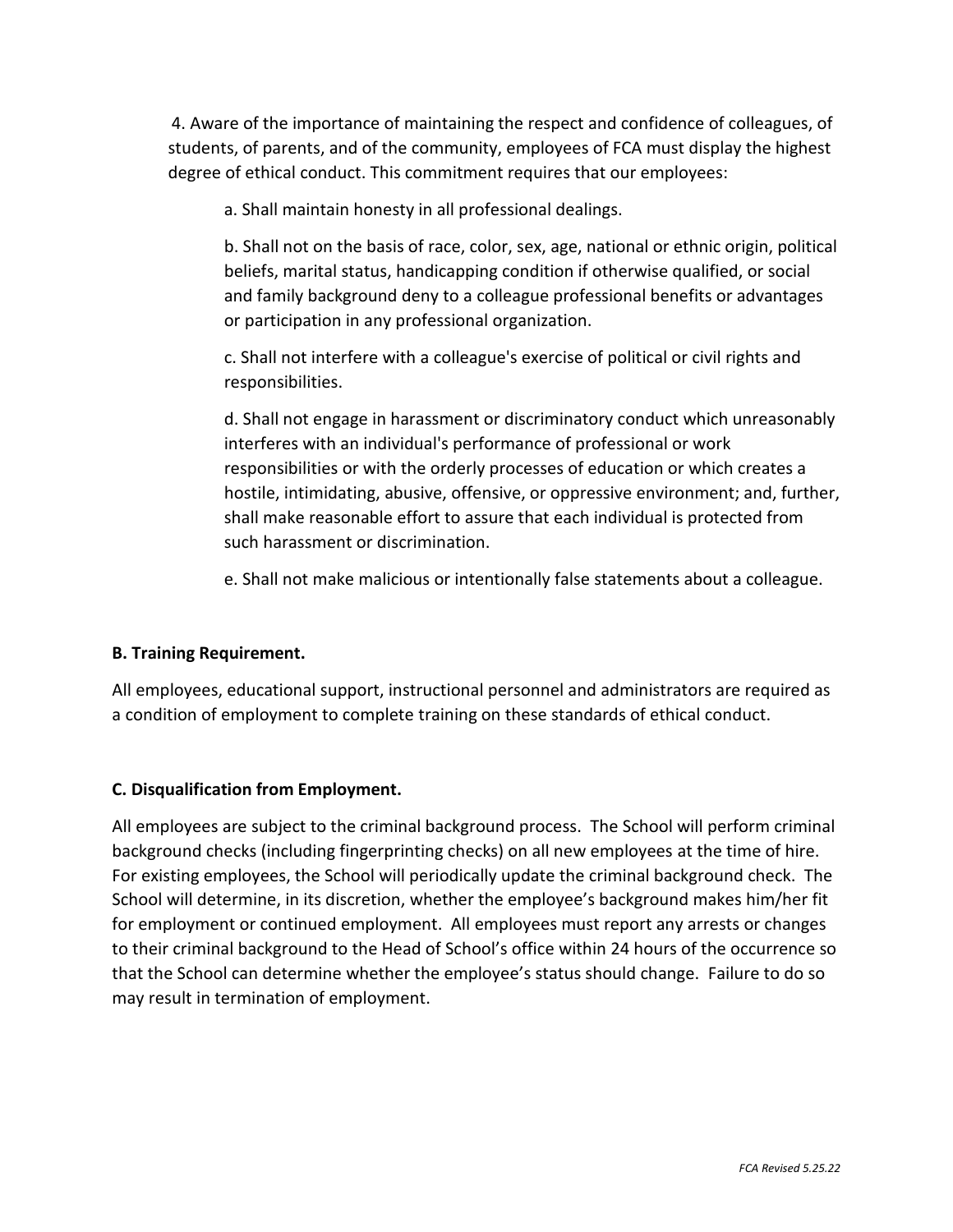# **D. Reporting Misconduct by Instructional Personnel and Administrators.**

All employees, educational support, instructional personnel and administrators have an obligation to report misconduct by instructional personnel and school administrators which affects the health, safety, or welfare of a student. Examples of misconduct include obscene language, drug and alcohol use, disparaging comments, prejudice or bigotry, sexual innuendo, cheating or testing violations, physical aggression, and accepting or offering favors. Reports of misconduct committed by administrators and employees should be made to Brian Jernigan, Executive Pastor, at 941-629-0444.

Legally sufficient allegations of misconduct by Florida certified educators will be reported to the Office of Professional Practices Services. Policies and procedures for reporting misconduct by instructional personnel or school administrators which affects the health, safety, or welfare of a student are posted in the teachers' lounge and Faculty & Staff Handbook.

# **E. Reporting Child Abuse, Abandonment or Neglect.**

All employees and agents have an affirmative duty to report all actual or suspected cases of child abuse, abandonment, or neglect in accordance with the procedures set forth in FCA's Abuse Prevention and Reporting Policy. Call 1-800-96-ABUSE or report online at: http://www.dcf.state.fl.us/abuse/report/.

- 1. Signs of Physical Abuse. The child may have unexplained bruises, welts, cuts, or other injuries; broken bones; or burns. A child experiencing physical abuse may seem withdrawn or depressed, seem afraid to go home or may run away, shy away from physical contact, be aggressive, or wear inappropriate clothing to hide injuries.
- 2. Signs of Sexual Abuse. The child may have torn, stained or bloody underwear, trouble walking or sitting, pain or itching in genital area, or a sexually transmitted disease. A child experiencing sexual abuse may have unusual knowledge of sex or act seductively, fear a particular person, seem withdrawn or depressed, gain or lose weight suddenly, shy away from physical contact, or run away from home.
- 3. Signs of Neglect. The child may have unattended medical needs, little or no supervision at home, poor hygiene, or appear underweight. A child experiencing neglect may be frequently tired or hungry, steal food, or appear overly needy for adult attention.